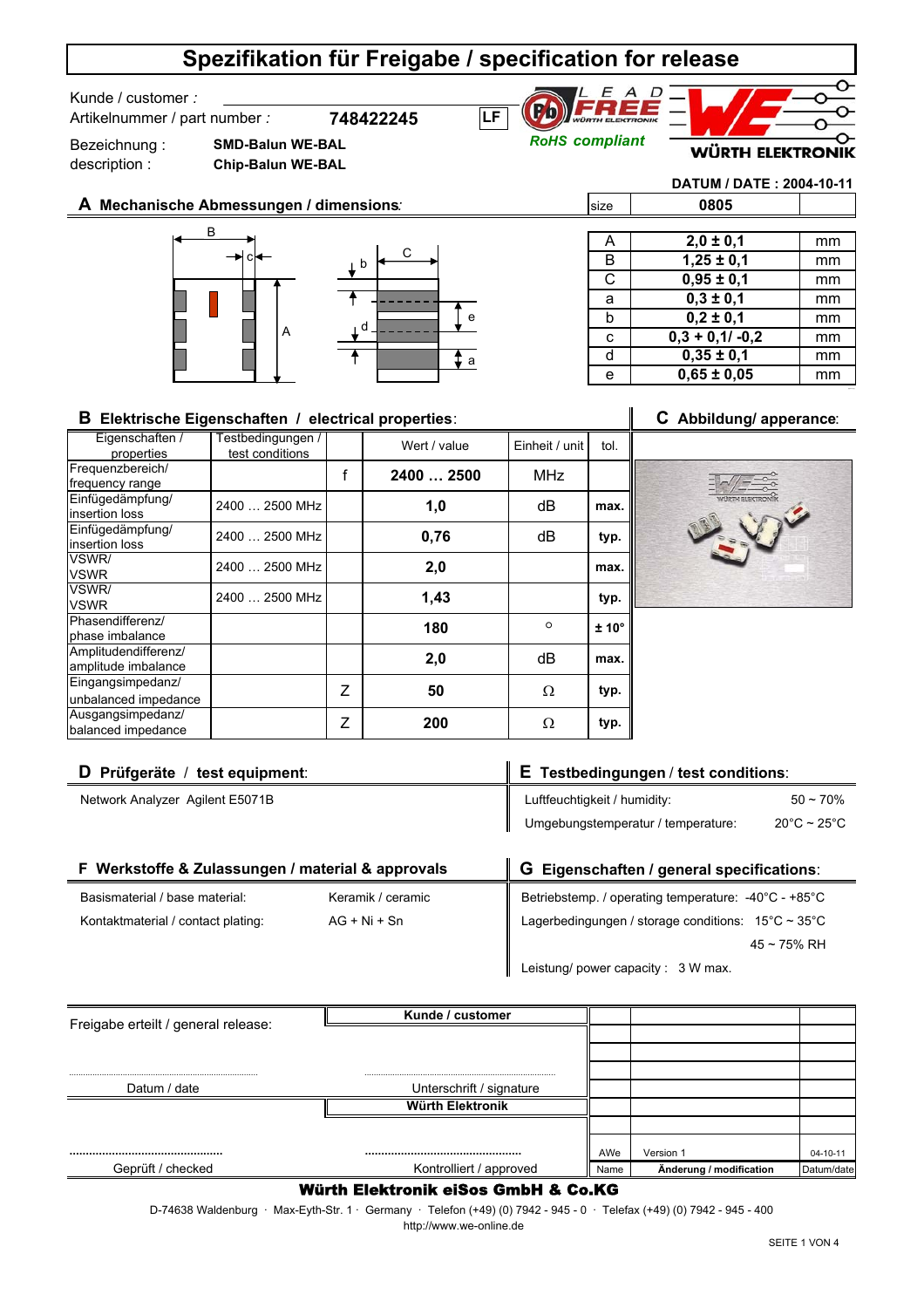Kunde / customer *:* 

Artikelnummer / part number *:* **748422245**



Bezeichnung : description :

**Chip-Balun WE-BAL SMD-Balun WE-BAL**



## **H Lötpadempfehlung / solder pads:**



Units: mm

## **K Messdiagramme/ measuring diagrams:**



\* Impedance for ports 2 and  $3 = \frac{1}{2}$  (Balanced Impedance)

**No. Terminal Name No. Terminal Name**

Balanced Port (OUT 2) GND N<sub>C</sub>

|  |  | No. | <b>Terminal Name</b>    | N   |
|--|--|-----|-------------------------|-----|
|  |  |     | Unbalanced Port (IN)    |     |
|  |  |     | GND or DC feed + RF GND | 5   |
|  |  |     | Balanced Port (OUT 1)   | ้คิ |
|  |  |     |                         |     |

## Würth Elektronik eiSos GmbH & Co.KG

D-74638 Waldenburg · Max-Eyth-Str. 1 · Germany · Telefon (+49) (0) 7942 - 945 - 0 · Telefax (+49) (0) 7942 - 945 - 400 http://www.we-online.de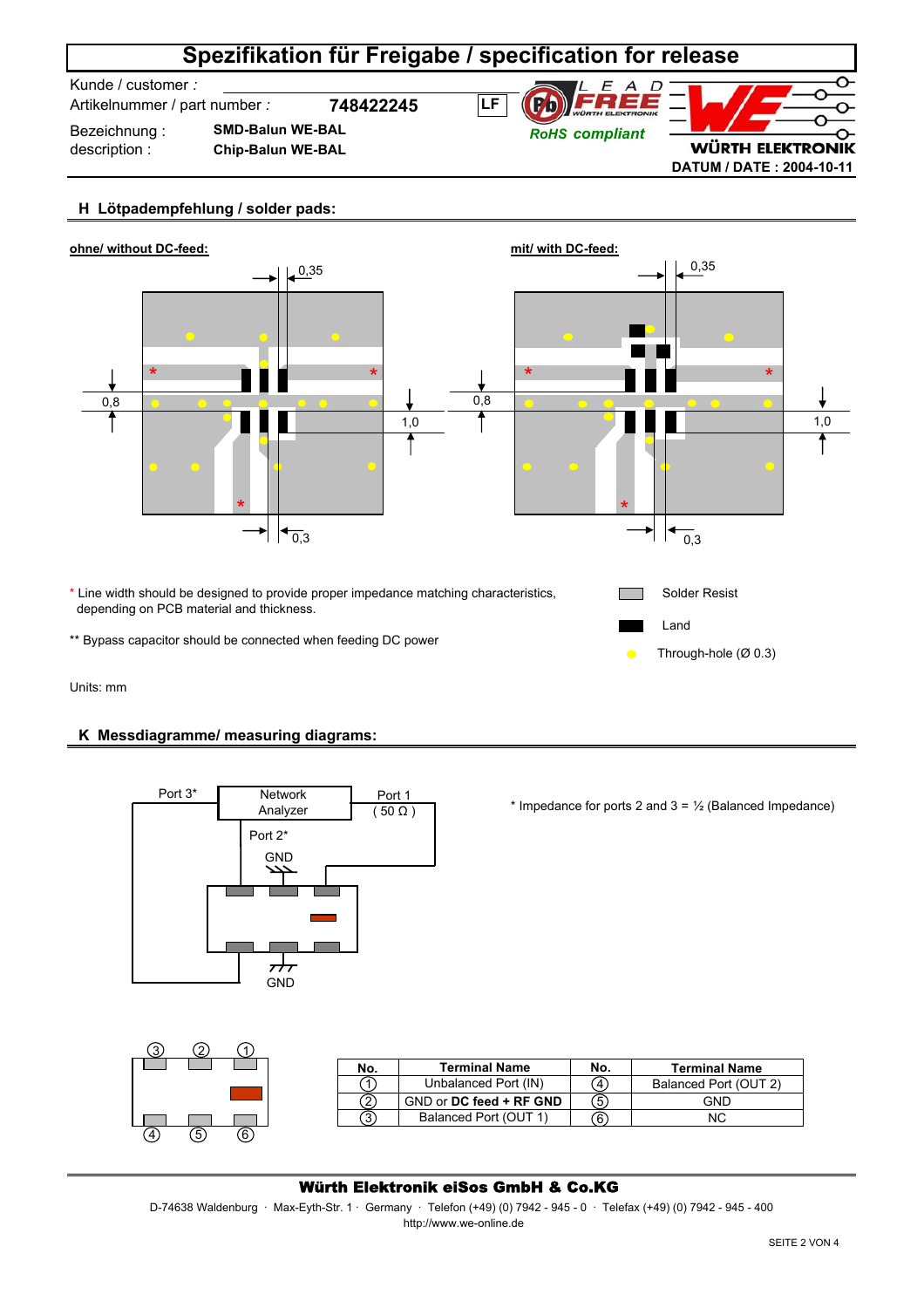Kunde / customer *:* 

Artikelnummer / part number *:* **748422245**

Bezeichnung : description :

**SMD-Balun WE-BAL Chip-Balun WE-BAL**



## **WÜRTH ELEKTRONIK DATUM / DATE : 2004-10-11**

O

## **L Messdiagramme / measuring diagrams:**





### **Amplitude Balance (dB) Phase Balance (degree)**





This electronic component is designed and developed with the intention for use in general electronics equipments. Before incorporating the components into any equipments in the field such as aerospace, aviation, nuclear control, submarine, transportation, (automotive control, train control, ship control), transportation signal, disaster prevention, medical, public information network etc. where higher safety and reliability are especially required or if there is possibility of direct damage or injury to human body. In addition, even electronic component in general electronic equipments when used in electrical circuits that require high safety, reliability functions or performance, the sufficient reliability evaluation-check for the safety must be performed before use. It is essential to give consideration when to install a protective circuit at the design stage.

### Würth Elektronik eiSos GmbH & Co.KG

D-74638 Waldenburg · Max-Eyth-Str. 1 · Germany · Telefon (+49) (0) 7942 - 945 - 0 · Telefax (+49) (0) 7942 - 945 - 400 http://www.we-online.de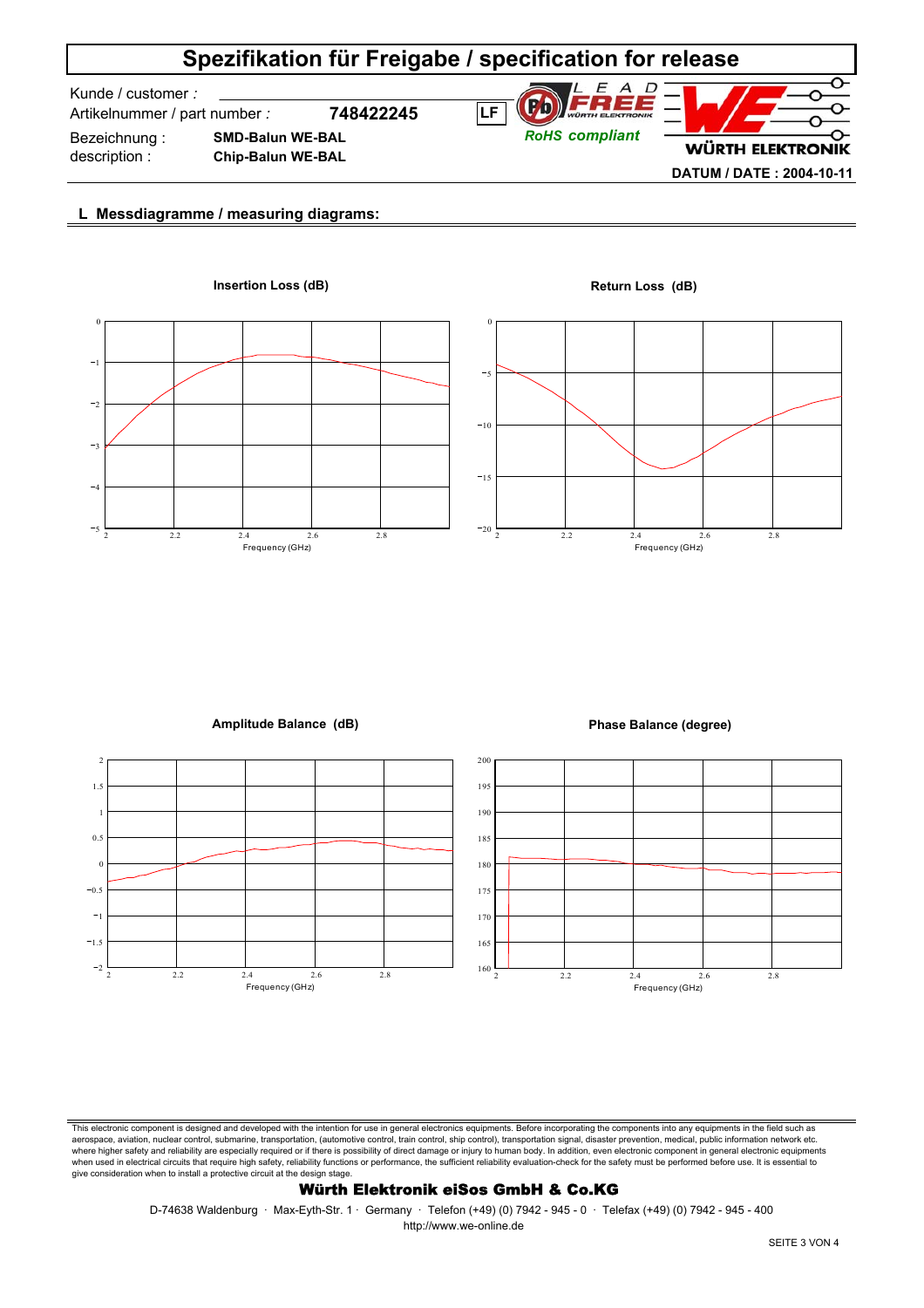**LF**

Kunde / customer *:* 

Artikelnummer / part number *:* **748422245**





**DATUM / DATE : 2004-10-11**

Bezeichnung : description :

**SMD-Balun WE-BAL Chip-Balun WE-BAL**

## **I Rollenspezifikation / tape and reel specification :**



| Gurtspezifikation / Tape specification: |                 |    |  |
|-----------------------------------------|-----------------|----|--|
| A                                       | $1,6 \pm 0,1$   | mm |  |
| B                                       | $4,0 \pm 0,1$   | mm |  |
| C                                       | $8,0 \pm 0,2$   | mm |  |
| D                                       | $1,5 +0,1/-0,0$ | mm |  |
| Е                                       | $4,0 \pm 0,1$   | mm |  |
| F                                       | $2,0 \pm 0,1$   | mm |  |
| G                                       | $1,75 \pm 0,1$  | mm |  |
| н                                       | $3,5 \pm 0,1$   | mm |  |
|                                         | $2,4 \pm 0,1$   | mm |  |
| J                                       | $1,3$ max.      | mm |  |
| т                                       | $0.2 \pm 0.05$  | mm |  |

| Rollenspezifikation / Reel specification: |                 |    |
|-------------------------------------------|-----------------|----|
| a                                         | $178,0 \pm 2,0$ | mm |
| b                                         | $13,0 \pm 0,3$  | mm |
| C                                         | $21,8 \pm 0,8$  | mm |
| d                                         | $2,0 \pm 0,5$   | mm |
| e                                         | $60,0 \pm 0,5$  | mm |
|                                           | $1,2 \pm 2,0$   | mm |
| q                                         | $9,0 \pm 0,3$   | mm |

The force for tearing off cover tape is 10 to 130 grams in arrow direction



### Würth Elektronik eiSos GmbH & Co.KG

D-74638 Waldenburg · Max-Eyth-Str. 1 · Germany · Telefon (+49) (0) 7942 - 945 - 0 · Telefax (+49) (0) 7942 - 945 - 400 http://www.we-online.de